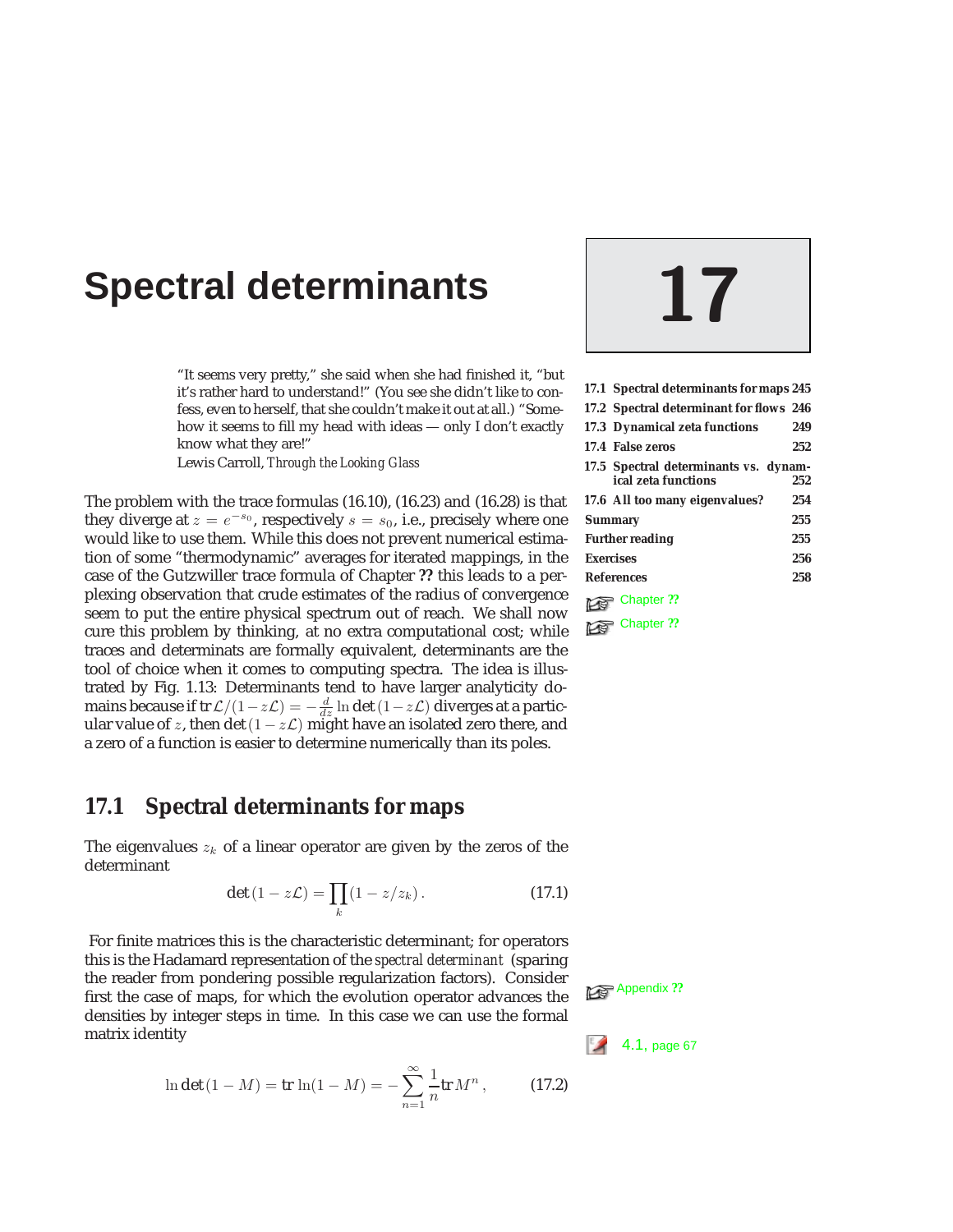to relate the spectral determinant of an evolution operator for a map to its traces (16.8), and hence to periodic orbits:

$$
\det (1 - z\mathcal{L}) = \exp \left( -\sum_{n}^{\infty} \frac{z^n}{n} \text{tr} \, \mathcal{L}^n \right)
$$

$$
= \exp \left( -\sum_{p} \sum_{r=1}^{\infty} \frac{1}{r} \frac{z^{n_p r} e^{r\beta \cdot A_p}}{|\det (1 - M_p^r)|} \right). \quad (17.3)
$$

Going the other way, the trace formula (16.10) can be recovered from the spectral determinant by taking a derivative

$$
\operatorname{tr}\frac{z\mathcal{L}}{1-z\mathcal{L}}=-z\frac{d}{dz}\ln\det(1-z\mathcal{L}).
$$
 (17.4)



#### **Example 17.1 Spectral determinants of transfer operators:**

For a piecewise-linear map (15.17) with a finite Markov partition, an explicit formula for the spectral determinant follows by substituting the trace formula (16.11) into (17.3):

$$
\det\left(1-z\mathcal{L}\right) = \prod_{k=0}^{\infty} \left(1 - \frac{t_0}{\Lambda_0^k} - \frac{t_1}{\Lambda_1^k}\right) \,,\tag{17.5}
$$

where  $t_s = z/|\Lambda_s|$ . The eigenvalues are necessarily the same as in (16.12), which we already determined from the trace formula (16.10).

The exponential spacing of eigenvalues guarantees that the spectral determinant (17.5) is an entire function. It is this property that generalizes to piecewise smooth flows with finite Markov parititions, and singles out spectral determinants rather than the trace formulas or dynamical zeta functions as the tool of choice for evaluation of spectra.

### **17.2 Spectral determinant for flows**

...an analogue of the [Artin-Mazur] zeta function for diffeomorphisms seems quite remote for flows. However we will mention a wild idea in this direction.  $[\cdots]$  define  $l(\gamma)$  to be the minimal period of  $\gamma$  [ $\cdots$ ] then define formally (another zeta function!)  $Z(s)$  to be the infinite product

$$
Z(s) = \prod_{\gamma \in \Gamma} \prod_{k=0}^{\infty} \left( 1 - \left[ \exp l(\gamma) \right]^{-s-k} \right) .
$$

Stephen Smale, *Differentiable Dynamical Systems*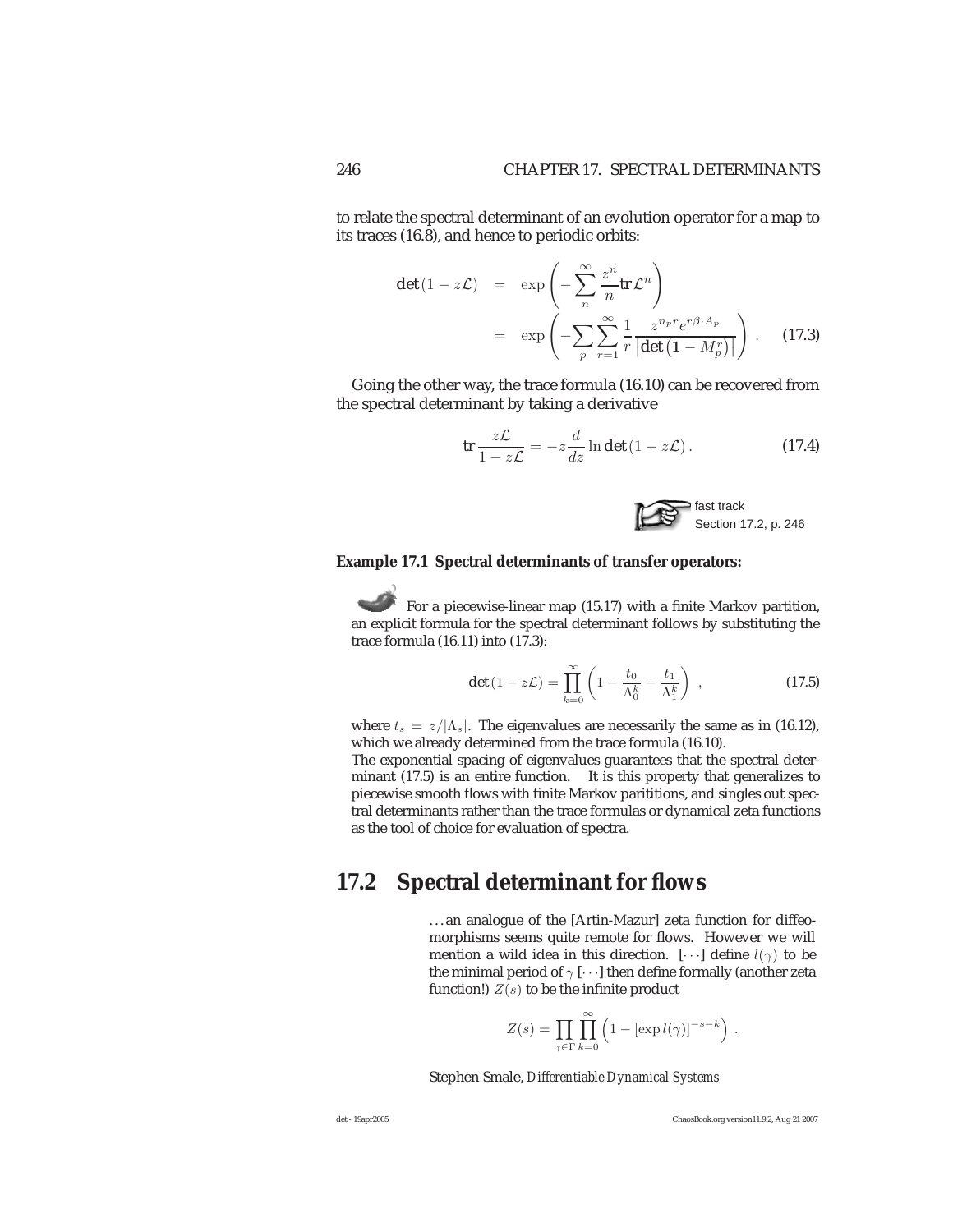#### 17.2. SPECTRAL DETERMINANT FOR FLOWS 247

We write the formula for the spectral determinant for flows by analogy to (17.3)

$$
\det\left(s-\mathcal{A}\right)=\exp\left(-\sum_{p}\sum_{r=1}^{\infty}\frac{1}{r}\frac{e^{r(\beta\cdot A_p-sT_p)}}{\left|\det\left(1-M_p^r\right)\right|}\right),\tag{17.6}
$$

and then check that the trace formula (16.23) is the logarithmic derivative of the spectral determinant

$$
\operatorname{tr}\frac{1}{s-\mathcal{A}} = \frac{d}{ds}\ln\det\left(s-\mathcal{A}\right). \tag{17.7}
$$

With z set to  $z = e^{-s}$  as in (16.24), the spectral determinant (17.6) has the same form for both maps and flows. We refer to (17.6) as *spectral determinant*, as the spectrum of the operator A is given by the zeros of

$$
\det(s - \mathcal{A}) = 0. \tag{17.8}
$$

We now note that the  $r$  sum in (17.6) is close in form to the expansion of a logarithm. This observation enables us to recast the spectral determinant into an infinite product over periodic orbits as follows:

Let  $M_p$  be the p-cycle  $[d \times d]$  transverse fundamental matrix, with eigenvalues  $\Lambda_{p,1}$ ,  $\Lambda_{p,2}$ , ...,  $\Lambda_{p,d}$ . Expanding the expanding eigenvalue factors  $1/(1 - 1/\Lambda_{p,e})$  and the contracting eigenvalue factors  $1/(1 - \Lambda_{p,e})$ in (16.4) as geometric series, substituting back into (17.6), and resumming the logarithms, we find that the spectral determinant is formally given by the infinite product

$$
\det (s - A) = \prod_{k_1=0}^{\infty} \cdots \prod_{l_c=0}^{\infty} \frac{1}{\zeta_{k_1 \cdots l_c}}
$$
  

$$
1/\zeta_{k_1 \cdots l_c} = \prod_p \left( 1 - t_p \frac{\Lambda_{p,e+1}^{l_1} \Lambda_{p,e+2}^{l_2} \cdots \Lambda_{p,d}^{l_c}}{\Lambda_{p,1}^{k_1} \Lambda_{p,2}^{k_2} \cdots \Lambda_{p,e}^{k_e}} \right)
$$
(17.9)  

$$
t_p = t_p(z, s, \beta) = \frac{1}{|\Lambda_p|} e^{\beta \cdot A_p - sT_p} z^{n_p}.
$$
(17.10)

In such formulas 
$$
t_p
$$
 is a weight associated with the  $p$  cycle (letter  $t$  refers to the "local trace" evaluated along the  $p$  cycle trajectory), and the index  $p$  runs through all distinct prime cycles. When convenient, we inserts the  $z^{n_p}$  factor into cycle weights, as a formal parameter which keeps track of the topological cycle lengths. These factors will assists us in expanding zeta functions and determinants, eventually we shall set  $z = 1$ . The subscripts  $e$ ,  $c$  indicate that there are  $e$  expanding eigenvalues, and  $c$  contracting eigenvalues. The observable whose average we wish to compute contributes through the  $A^t(x)$  term in the  $p$  cycle multiplicative weight  $e^{\beta \cdot A_p}$ . By its definition (15.1), the weight for maps is a product along the cycle points

$$
e^{A_p} = \prod_{j=0}^{n_p-1} e^{a(f^j(x_p))},
$$

**keep** Chapter 18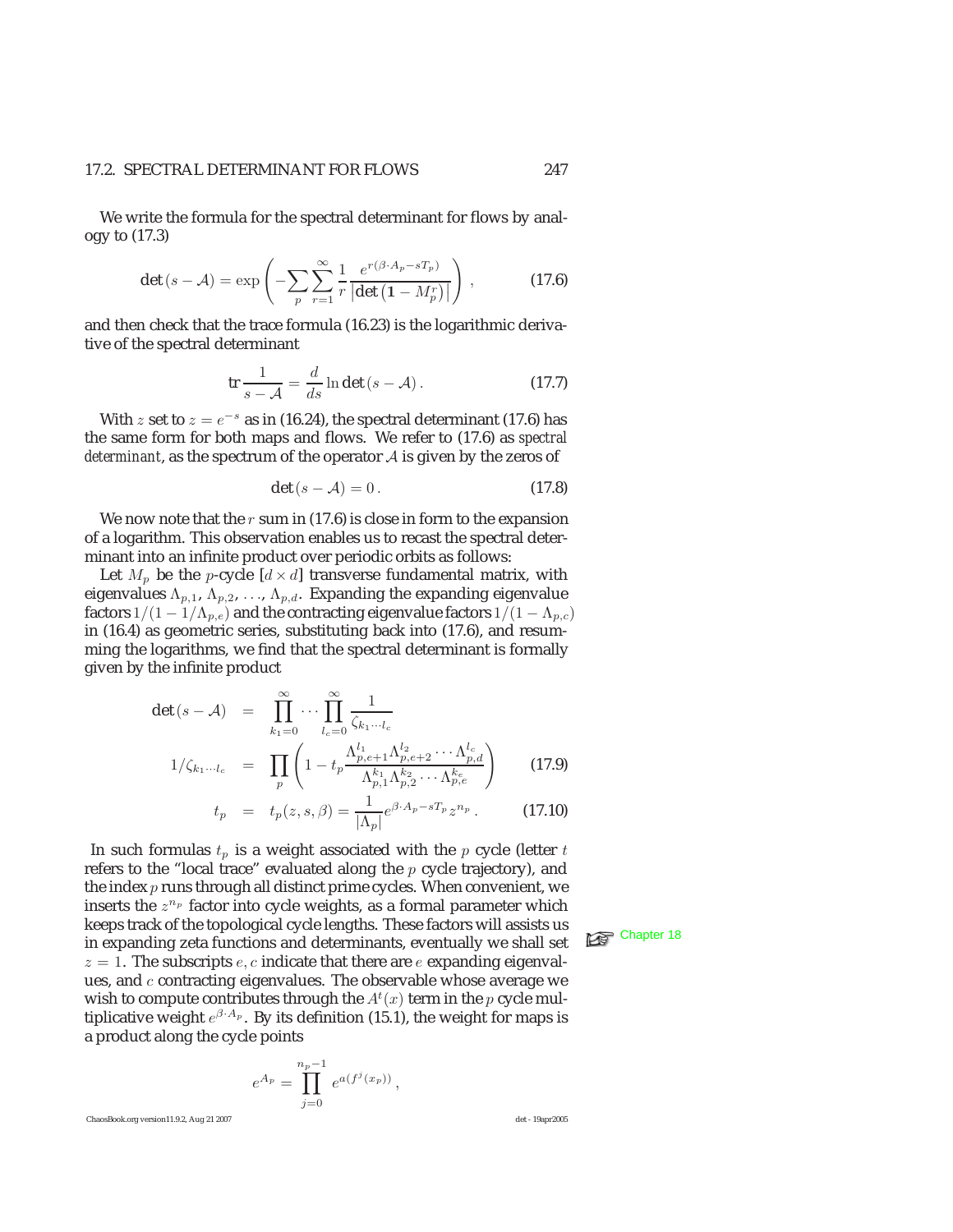.

and the weight for flows is an exponential of the integral (15.5) along the cycle

$$
e^{A_p} = \exp\left(\int_0^{T_p} a(x(\tau)) d\tau\right)
$$

This formula is correct for scalar weighting functions; more general matrix valued weights require a time-ordering prescription as in the fundamental matrix of Section 4.1.

#### **Example 17.2 Expanding 1-**d **map:**

For expanding 1-d mappings the spectral determinant (17.9) takes the form

$$
\det\left(1 - z\mathcal{L}\right) = \prod_{p} \prod_{k=0}^{\infty} \left(1 - t_p/\Lambda_p^k\right), \qquad t_p = \frac{e^{\beta A_p}}{|\Lambda_p|} z^{n_p} \ . \tag{17.11}
$$

#### **Example 17.3 Two-degree of freedom Hamiltonian flows:**

For a 2-degree of freedom Hamiltonian flows the energy conservation eliminates on phase space variable, and restriction to a Poincaré section eliminates the marginal longitudinal eigenvalue  $\Lambda=1$ , so a periodic orbit of 2-degree of freedom hyperbolic Hamiltonian flow has one expanding transverse eigenvalue Λ,  $|Λ| > 1$ , and one contracting transverse eigenvalue  $1/Λ$ . The weight in (16.4) is expanded as follows:

$$
\frac{1}{|\det(1-M_p^r)|} = \frac{1}{|\Lambda|^r (1 - 1/\Lambda_p^r)^2} = \frac{1}{|\Lambda|^r} \sum_{k=0}^{\infty} \frac{k+1}{\Lambda_p^{kr}}.
$$
 (17.12)

The spectral determinant exponent can be resummed,

$$
-\sum_{r=1}^{\infty} \frac{1}{r} \frac{e^{(\beta A_p - sT_p)r}}{\left|\det\left(1 - M_p^r\right)\right|} = \sum_{k=0}^{\infty} (k+1) \log\left(1 - \frac{e^{\beta A_p - sT_p}}{\left|\Lambda_p\right|\Lambda_p^k}\right) ,
$$

and the spectral determinant for a 2-dimensional hyperbolic Hamiltonian flow rewritten as an infinite product over prime cycles

$$
\det\left(s-\mathcal{A}\right)=\prod_{p}\prod_{k=0}^{\infty}\left(1-t_{p}/\Lambda_{p}^{k}\right)^{k+1}.
$$
 (17.13)

**??**, page **??**

Now we are finally poised to deal with the problem posed at the beginning of Chapter 16; how do we actually evaluate the averages introduced in Section 15.1? The eigenvalues of the dynamical averaging evolution operator are given by the values of  $s$  for which the spectral determinant (17.6) of the evolution operator (15.23) vanishes. If we can compute the leading eigenvalue  $s_0(\beta)$  and its derivatives, we are done. Unfortunately, the infinite product formula (17.9) is no more than a shorthand notation for the periodic orbit weights contributing to the spectral determinant; more work will be needed to bring such formulas into a tractable form. This shall be accomplished in Chapter 18, but here it is natural to introduce still another variant of a determinant, the dynamical zeta function.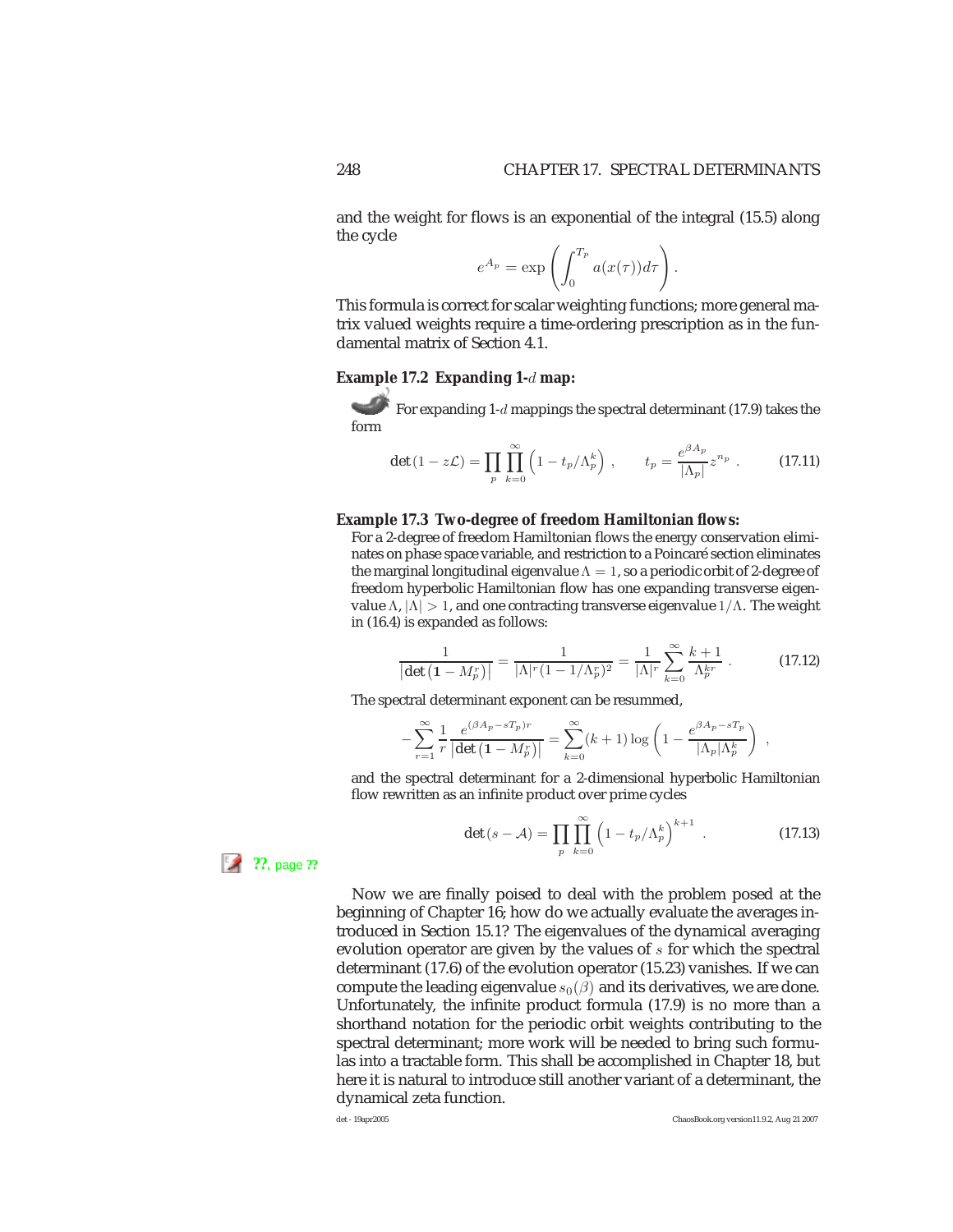### **17.3 Dynamical zeta functions**

It follows from Section 16.1.1 that if one is interested only in the leading eigenvalue of  $\mathcal{L}^t$ , the size of the p cycle neighborhood can be approximated by  $1/|\Lambda_p|^r$ , the dominant term in the  $rT_p = t \to \infty$  limit, where  $\Lambda_p \ = \ \prod_e \Lambda_{p,e}$  is the product of the expanding eigenvalues of the fundamental matrix  $M_p$ . With this replacement the spectral determinant (17.6) is replaced by the *dynamical zeta function*

$$
1/\zeta = \exp\left(-\sum_{p} \sum_{r=1}^{\infty} \frac{1}{r} t_p^r\right) \tag{17.14}
$$

that we have already derived heuristically in Section 1.5.2. Resumming the logarithms using  $\sum_{r} t_p^r / r = -\ln(1 - t_p)$  we obtain the *Euler product representation* of the dynamical zeta function:

$$
1/\zeta = \prod_{p} (1 - t_p) \,. \tag{17.15}
$$

In order to simplify the notation, we usually omit the explicit dependence of  $1/\zeta$ ,  $t_p$  on z, s,  $\beta$  whenever the dependence is clear from the context.

The approximate trace formula (16.28) plays the same role *vis-à-vis* the dynamical zeta function (17.7)

$$
\Gamma(s) = \frac{d}{ds} \ln \zeta^{-1} = \sum_{p} \frac{T_p t_p}{1 - t_p},
$$
\n(17.16)

as the exact trace formula (16.23) plays *vis-à-vis* the spectral determinant (17.6). The heuristically derived dynamical zeta function of Section 1.5.2 now re-emerges as the  $1/\zeta_{0\cdots0}(z)$  part of the *exact* spectral determinant; other factors in the infinite product (17.9) affect the nonleading eigenvalues of  $\mathcal{L}$ .

In summary, the dynamical zeta function (17.15) associated with the flow  $f^t(x)$  is defined as the product over all prime cycles p. The quantities,  $T_p$ ,  $n_p$  and  $\Lambda_p$ , denote the period, topological length and product of the expanding stability eigenvalues of prime cycle  $p$ ,  $A_p$  is the integrated observable  $a(x)$  evaluated on a single traversal of cycle  $p$  (see  $(15.5)$ , s is a variable dual to the time t, z is dual to the discrete "topological" time *n*, and  $t_p(z, s, \beta)$  denotes the local trace over the cycle *p*. We have included the factor  $z^{n_p}$  in the definition of the cycle weight in order to keep track of the number of times a cycle traverses the surface of section. The dynamical zeta function is useful because the term

$$
1/\zeta(s) = 0\tag{17.17}
$$

when  $s = s_0$ , Here  $s_0$  is the leading eigenvalue of  $\mathcal{L}^t = e^{t\mathcal{A}}$ , which is often all that is necessary for application of this equation. The above argument completes our derivation of the trace and determinant formulas for classical chaotic flows. In chapters that follow we shall make these formulas tangible by working out a series of simple examples.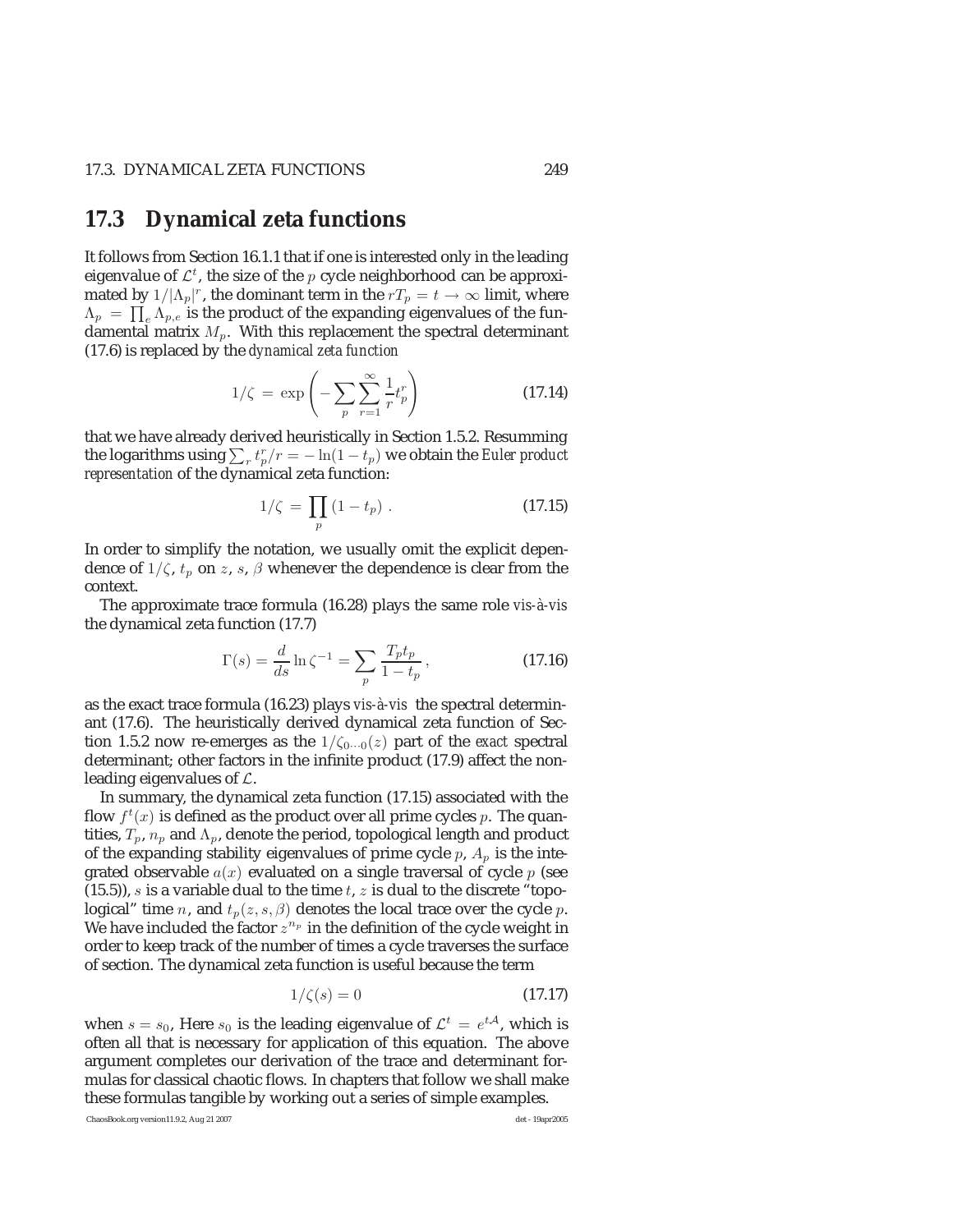The remainder of this chapter offers examples of zeta functions.



### **17.3.1 A contour integral formulation**

The following observation is sometimes useful, in particular for zeta functions with richer analytic structure than just zeros and poles, as in the case of intermittency (Chapter ??):  $\Gamma_n$ , the trace sum (16.26), can be expressed in terms of the dynamical zeta function (17.15)

$$
1/\zeta(z) = \prod_{p} \left( 1 - \frac{z^{n_p}}{|\Lambda_p|} \right) . \tag{17.18}
$$

as a contour integral

$$
\Gamma_n = \frac{1}{2\pi i} \oint_{\gamma_r^-} z^{-n} \left( \frac{d}{dz} \log \zeta^{-1}(z) \right) dz , \qquad (17.19)
$$

17.7, page 257 where a small contour  $\gamma_r^-$  encircles the origin in negative (clockwise) direction. If the contour is small enough, i.e., it lies inside the unit circle  $|z| = 1$ , we may write the logarithmic derivative of  $\zeta^{-1}(z)$  as a convergent sum over all periodic orbits. Integrals and sums can be interchanged, the integrals can be solved term by term, and the trace Chapter 18 formula (16.26) is recovered. For hyperbolic maps, cycle expansions or other techniques provide an analytical continuation of the dynamical zeta function beyond the leading zero; we may therefore deform the original contour into a larger circle with radius  $R$  which encircles both poles and zeros of  $\zeta^{-1}(z)$ , as depicted in Fig. 17.1. Residue calculus turns this into a sum over the zeros  $z_\alpha$  and poles  $z_\beta$  of the dynamical zeta function, that is

$$
\Gamma_n = \sum_{|z_{\alpha}| < R}^{ \text{zeros}} \frac{1}{z_{\alpha}^n} - \sum_{|z_{\beta}| < R}^{ \text{poles}} \frac{1}{z_{\beta}^n} + \frac{1}{2\pi i} \oint_{\gamma_R^-} dz \, z^{-n} \frac{d}{dz} \log \zeta^{-1}, \qquad (17.20)
$$

where the last term gives a contribution from a large circle  $\gamma_R^+$ . It would be a miracle if you still remebered this, but in Section 1.4.3 we interpreted  $\Gamma_n$  as fraction of survivors after *n* bounces, and defined the escape rate  $\gamma$  as the rate of the find exponential decay of  $\Gamma_n$ . We now see that this exponential decay is dominated by the leading zero or pole of  $\zeta^{-1}(z)$ .

### **17.3.2 Dynamical zeta functions for transfer operators**

Ruelle's original dynamical zeta function was a generalization of the topological zeta function (13.21) to a function that assigns different det - 19apr2005 ChaosBook.org version11.9.2, Aug 21 2007

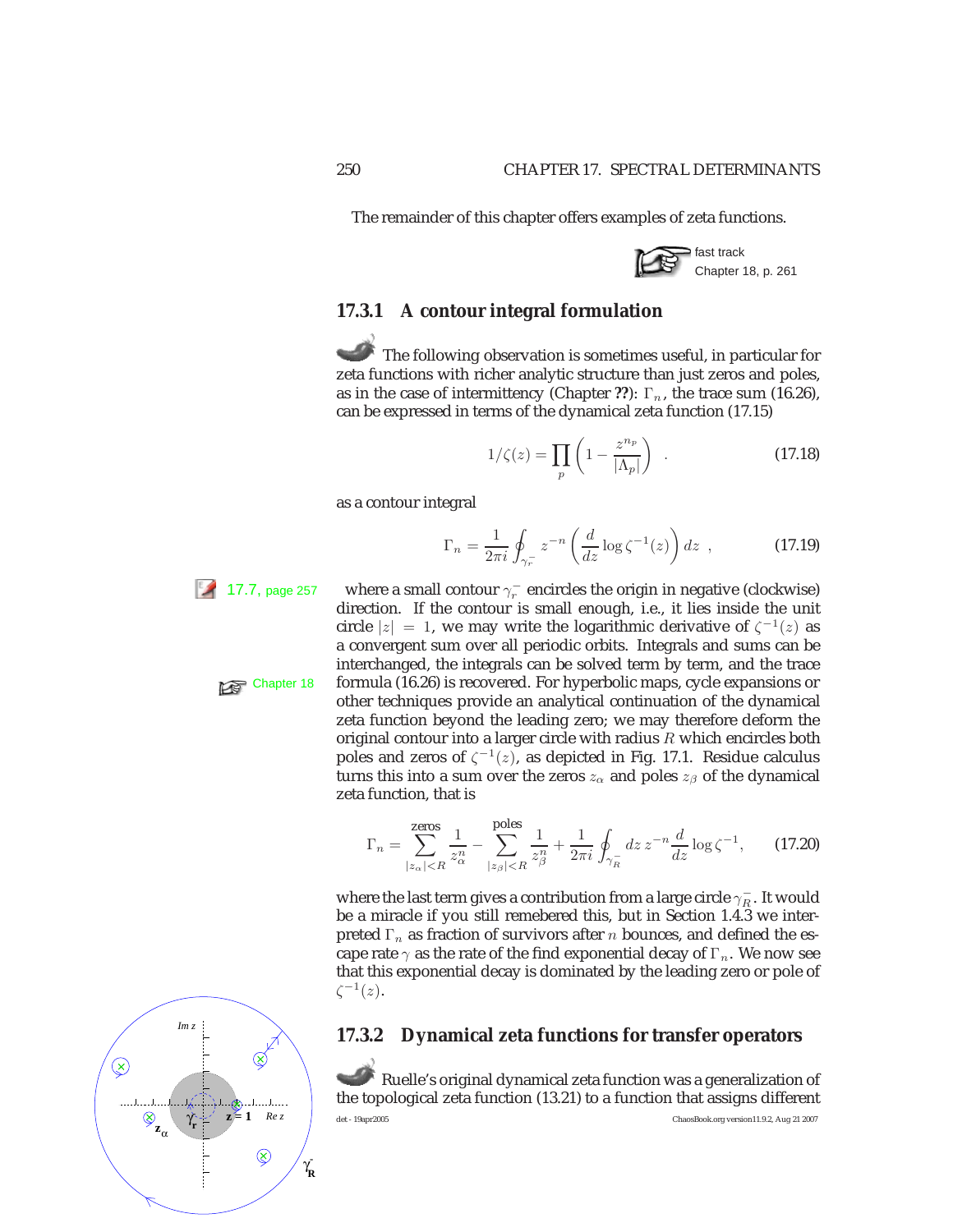weights to different cycles:

$$
\zeta(z) = \exp \sum_{n=1}^{\infty} \frac{z^n}{n} \left( \sum_{x_i \in \text{Fix} f^n} \text{tr} \prod_{j=0}^{n-1} g(f^j(x_i)) \right).
$$

Here we sum over all periodic points  $x_i$  of period *n*, and  $g(x)$  is any (matrix valued) weighting function, where the weight evaluated multi- $\Box$  16.2, page 243 plicatively along the trajectory of  $x_i$ .

By the chain rule (4.38) the stability of any n-cycle of a 1- $d$  map is given by  $\Lambda_p = \prod_{j=1}^n f'(x_i)$ , so the 1-d map cycle stability is the simplest example of a multiplicative cycle weight  $g(x_i)=1/|f'(x_i)|$ , and indeed - via the Perron-Frobenius evolution operator (14.9) - the historical motivation for Ruelle's more abstract construction.

In particular, for a piecewise-linear map with a finite Markov partition such as the map of Example 14.1, the dynamical zeta function is given by a finite polynomial, a straightforward generalization of the topological transition matrix determinant (10.2). As explained in Section 13.3, for a finite  $[N \times N]$  dimensional matrix the determinant is given by

$$
\prod_{p} (1 - t_p) = \sum_{n=1}^{N} z^n c_n ,
$$

where  $c_n$  is given by the sum over all non-self-intersecting closed paths of length  $n$  together with products of all non-intersecting closed paths of total length  $n$ .

#### **Example 17.4 A piecewise linear repeller:**

Due to piecewise linearity, the stability of any  $n$ -cycle of the piecewise linear repeller (15.17) factorizes as  $\Lambda_{s_1s_2...s_n} = \Lambda_0^m \Lambda_1^{\frac{m}{n}-m}$ , where m is the total<br>number of times the letter  $s_1 = 0$  appears in the a symbol sequence so the number of times the letter  $s_j = 0$  appears in the p symbol sequence, so the traces in the sum (16.28) take the particularly simple form

$$
\operatorname{tr} T^n = \Gamma_n = \left(\frac{1}{|\Lambda_0|} + \frac{1}{|\Lambda_1|}\right)^n
$$

The dynamical zeta function (17.14) evaluated by resumming the traces,  $\frac{17.3}{17.3}$ , page 257

$$
1/\zeta(z) = 1 - z/|\Lambda_0| - z/|\Lambda_1|, \qquad (17.21)
$$

.

is indeed the determinant det  $(1-zT)$  of the transfer operator (15.19), which is almost as simple as the topological zeta function (13.25).

More generally, piecewise-linear approximations to dynamical sys-  $\Rightarrow$  Section 10.5 tems yield polynomial or rational polynomial cycle expansions, provided that the symbolic dynamics is a subshift of finite type.

We see that the exponential proliferation of cycles so dreaded by quantum chaologians is a bogus anxiety; we are dealing with exponentially many cycles of increasing length and instability, but all that really matters in this example are the stabilities of the two fixed points. Clearly the information carried by the infinity of longer cycles is highly redundant; we shall learn in Chapter 18 how to exploit this redundancy systematically.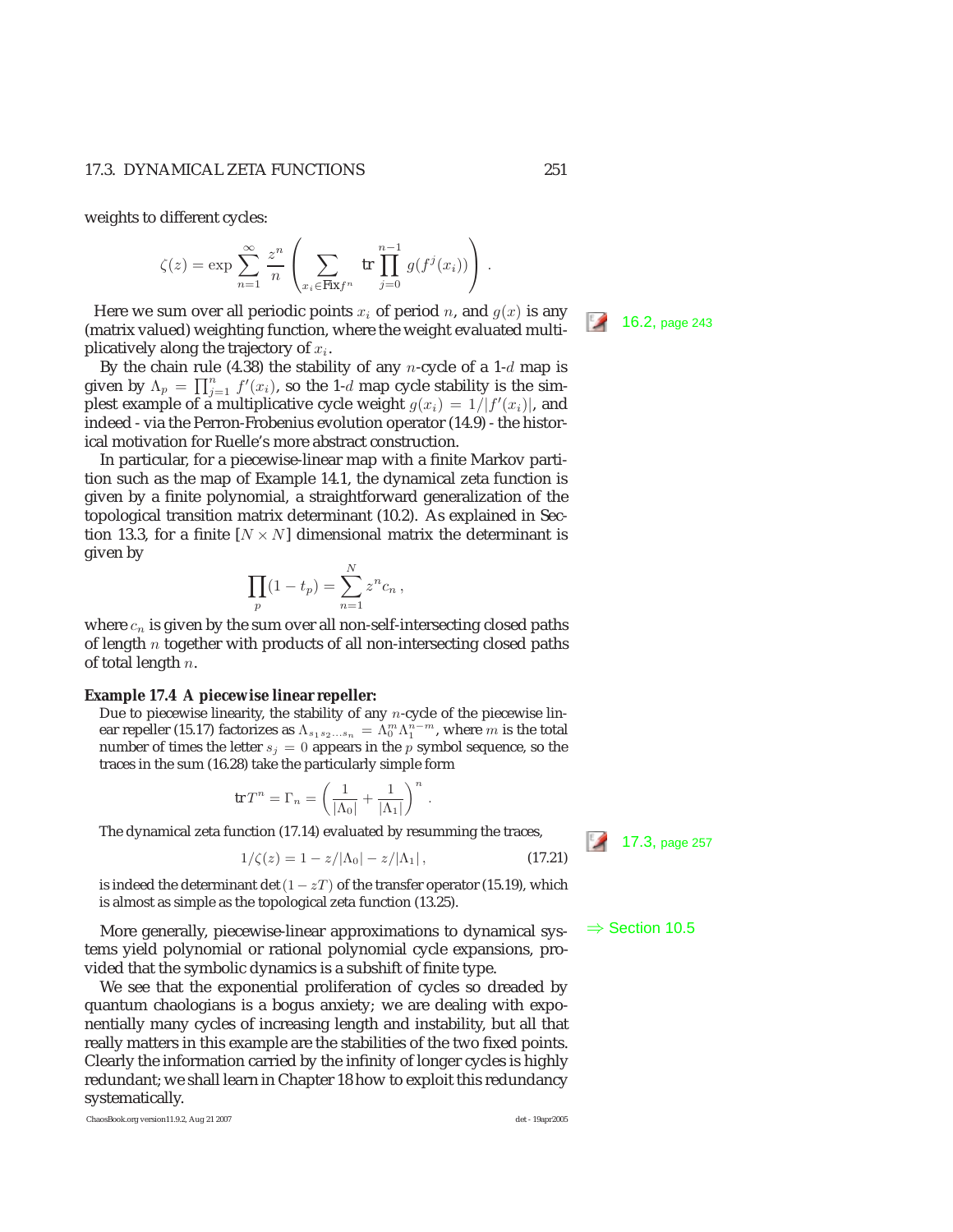### **17.4 False zeros**

Compare (17.21) with the Euler product (17.15). For simplicity consider two equal scales,  $|\Lambda_0| = |\Lambda_1| = e^{\lambda}$ . Our task is to determine the leading zero  $z = e^{\gamma}$  of the Euler product. It is a novice error to assume that the infinite Euler product (17.15) vanishes whenever one of its factors vanishes. If that were true, each factor  $(1 - z^{n_p}/|\Lambda_p|)$  would yield

$$
0 = 1 - e^{n_p(\gamma - \lambda_p)}, \tag{17.22}
$$

so the escape rate  $\gamma$  would equal the stability exponent of a repulsive cycle, one eigenvalue  $\gamma = \gamma_p$  for each prime cycle p. This is false! The exponentially growing number of cycles with growing period conspires to shift the zeros of the infinite product. The correct formula follows from (17.21)

$$
0 = 1 - e^{\gamma - \lambda + h}, \qquad h = \ln 2. \tag{17.23}
$$

This particular formula for the escape rate is a special case of a general relation between escape rates, Lyapunov exponents and entropies that is not yet included into this book. Physically this means that the escape induced by the repulsion by each unstable fixed point is diminished by the rate of backscatter from other repelling regions, i.e., the entropy h; the positive entropy of orbits shifts the "false zeros"  $z = e^{\lambda_p}$  of the Euler product (17.15) to the true zero  $z = e^{\lambda - h}$ .

## **17.5 Spectral determinants** *vs.* **dynamical zeta functions**

In Section 17.3 we derived the dynamical zeta function as an approximation to the spectral determinant. Here we relate dynamical zeta functions to spectral determinants *exactly*, by showing that a dynamical zeta function can be expressed as a ratio of products of spectral determinants.

The elementary identity for  $d$ -dimensional matrices

$$
1 = \frac{1}{\det(1 - M)} \sum_{k=0}^{d} (-1)^{k} \text{tr} \left( \wedge^{k} M \right), \qquad (17.24)
$$

inserted into the exponential representation (17.14) of the dynamical zeta function, relates the dynamical zeta function to *weighted* spectral determinants.

#### **Example 17.5 Dynamical zeta function in terms of determinants, 1-**d **maps:**

For 1-d maps the identity

$$
1 = \frac{1}{(1 - 1/\Lambda)} - \frac{1}{\Lambda} \frac{1}{(1 - 1/\Lambda)}
$$
ChaosBook.org version11.9.2, Aug 21 2007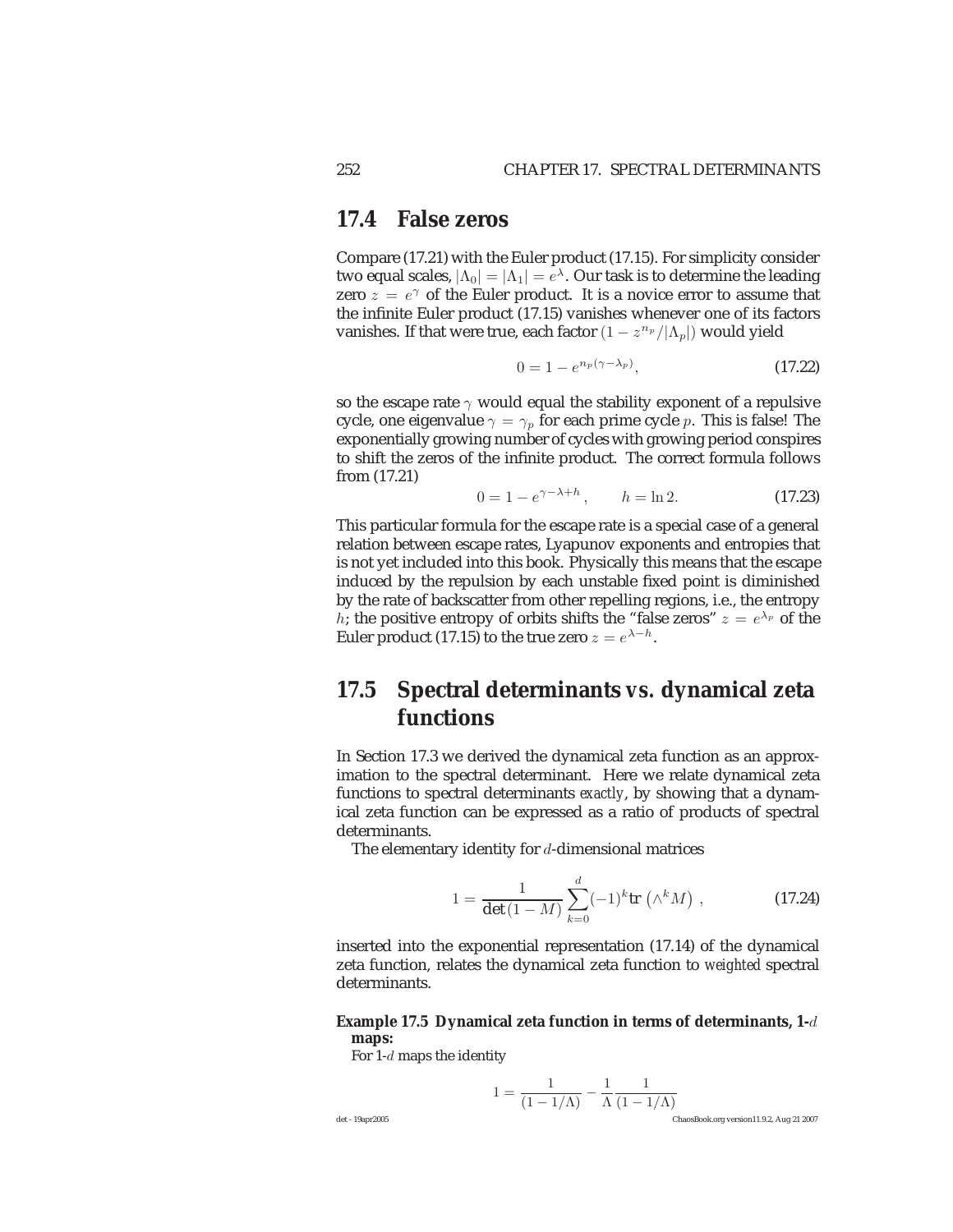#### 17.6. ALL TOO MANY EIGENVALUES? 253

substituted into (17.14) yields an expression for the dynamical zeta function for  $1-d$  maps as a ratio of two spectral determinants

$$
1/\zeta = \frac{\det(1 - z\mathcal{L})}{\det(1 - z\mathcal{L}_{(1)})}
$$
 (17.25)

where the cycle weight in  $\mathcal{L}_{(1)}$  is given by replacement  $t_p \to t_p/\Lambda_p$ . As we shall see in Chapter ??, this establishes that for nice hyperbolic flows  $1/\zeta$  is meromorphic, with poles given by the zeros of det  $(1-z\mathcal{L}_{(1)})$ . The dynamical zeta function and the spectral determinant have the same zeros, although in exceptional circumstances some zeros of det  $(1-z\mathcal{L}_{(1)})$  might be cancelled by coincident zeros of det  $(1 - z\mathcal{L}_{(1)})$ . Hence even though we have derived the dynamical zeta function in Section 17.3 as an "approximation" to the spectral determinant, the two contain the same spectral information.

#### **Example 17.6 Dynamical zeta function in terms of determinants, 2-**d **Hamiltonian maps:**

For 2-dimensional Hamiltonian flows the above identity yields

$$
f_{\rm{max}}
$$

so

$$
1/\zeta = \frac{\det(1 - z\mathcal{L}) \det(1 - z\mathcal{L}_{(2)})}{\det(1 - z\mathcal{L}_{(1)})}.
$$
 (17.26)

This establishes that for nice  $2-d$  hyperbolic flows the dynamical zeta function is meromorphic.

 $\frac{1}{|\Lambda|} = \frac{1}{|\Lambda|(1 - 1/\Lambda)^2} (1 - 2/\Lambda + 1/\Lambda^2),$ 

#### **Example 17.7 Dynamical zeta functions for 2-**d **Hamiltonian flows:**

The relation (17.26) is not particularly useful for our purposes. Instead we insert the identity

$$
1 = \frac{1}{(1 - 1/\Lambda)^2} - \frac{2}{\Lambda} \frac{1}{(1 - 1/\Lambda)^2} + \frac{1}{\Lambda^2} \frac{1}{(1 - 1/\Lambda)^2}
$$

into the exponential representation (17.14) of  $1/\zeta_k$ , and obtain

$$
1/\zeta_k = \frac{\det(1 - z\mathcal{L}_{(k)})\det(1 - z\mathcal{L}_{(k+2)})}{\det(1 - z\mathcal{L}_{(k+1)})^2}.
$$
 (17.27)

Even though we have no guarantee that det  $(1 - z\mathcal{L}_{(k)})$  are entire, we do know that the upper bound on the leading zeros of det  $(1 - z\mathcal{L}_{k+1})$  lies strictly below the leading zeros of det  $(1 - z\mathcal{L}_{(k)})$ , and therefore we expect that for 2-dimensional Hamiltonian flows the dynamical zeta function  $1/\zeta_k$ generically has a *double* leading pole coinciding with the leading zero of the det (1 –  $z\mathcal{L}_{(k+1)}$ ) spectral determinant. This might fail if the poles and leading eigenvalues come in wrong order, but we have not encountered such situations in our numerical investigations. This result can also be stated as follows: the theorem establishes that the spectral determinant (17.13) is entire, and also implies that the poles in  $1/\zeta_k$  must have the right multiplicities to cancel in the det  $(1 - z\mathcal{L}) = \prod 1/\zeta_k^{k+1}$  product.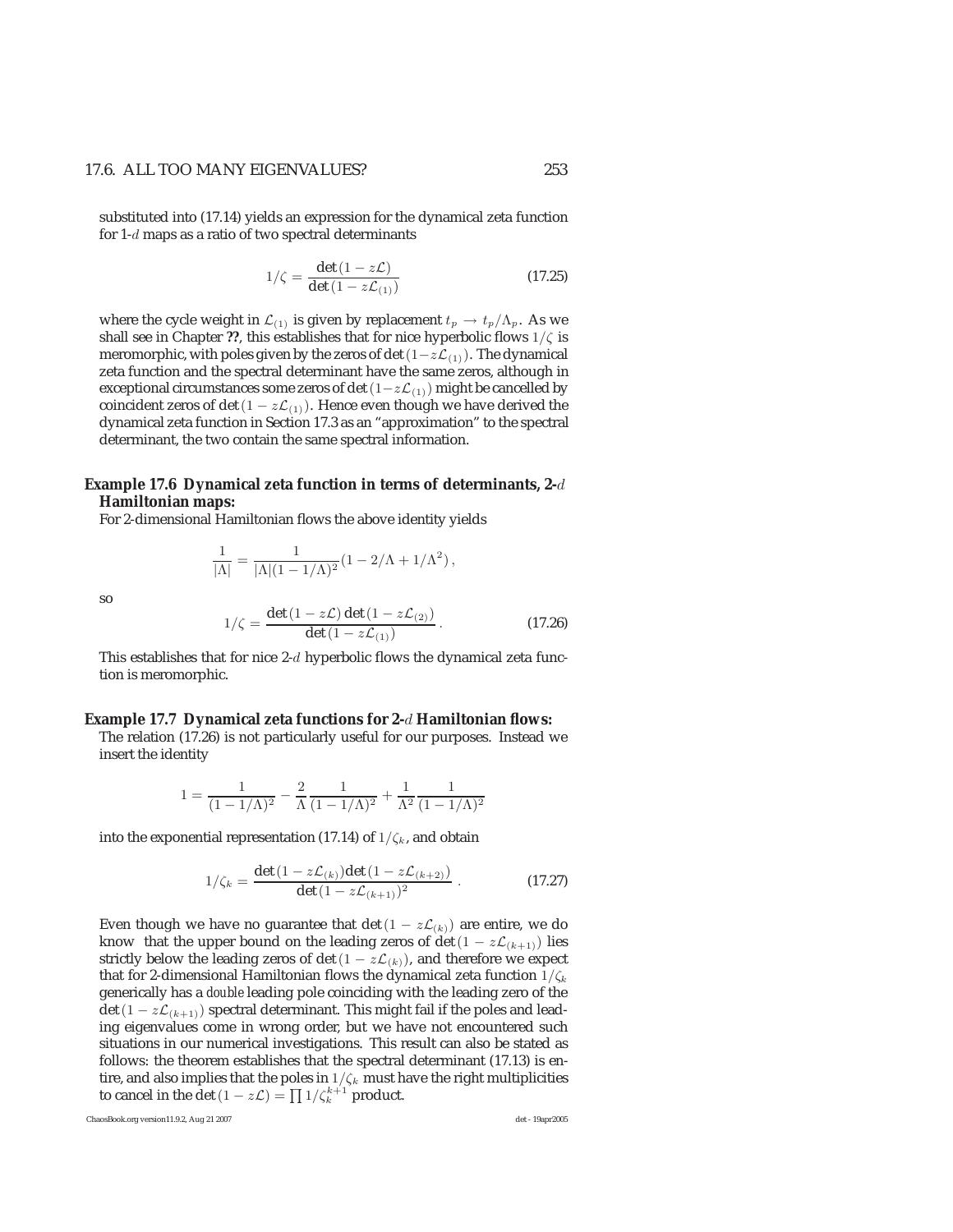### **17.6 All too many eigenvalues?**

What does the 2-dimensional hyperbolic Hamiltonian flow spectral determinant (17.13) tell us? Consider one of the simplest conceivable hyperbolic flows: the game of pinball of Fig. 17.2 consisting of two disks of equal size in a plane. There is only one periodic orbit, with the period T and expanding eigenvalue  $\Lambda$  given by elementary considerations (see Exercise 9.3), and the resonances det ( $s_{\alpha} - A$ ) = 0,  $\alpha = \{k, n\}$ plotted in Fig. 17.3:

$$
s_{\alpha} = -(k+1)\lambda + n\frac{2\pi i}{T}, \quad n \in \mathbb{Z}, \, k \in \mathbb{Z}_+, \quad \text{multiplicity } k+1, \text{ (17.28)}
$$

can be read off the spectral determinant (17.13) for a single unstable cycle:

$$
\det(s - A) = \prod_{k=0}^{\infty} \left(1 - e^{-sT} / |\Lambda| \Lambda^k \right)^{k+1} . \tag{17.29}
$$

In the above  $\lambda = \ln |\Lambda|/T$  is the cycle Lyapunov exponent. For an open system, the real part of the eigenvalue  $s_{\alpha}$  gives the decay rate of  $\alpha$ th eigenstate, and the imaginary part gives the "node number" of the eigenstate. The negative real part of  $s_\alpha$  indicates that the resonance is unstable, and the decay rate in this simple case (zero entropy) equals the cycle Lyapunov exponent.

Rapidly decaying eigenstates with large negative  $\Re s_\alpha$  are not a problem, but as there are eigenvalues arbitrarily far in the imaginary direction, this might seem like all too many eigenvalues. However, they are necessary - we can check this by explicit computation of the right hand side of (16.23), the trace formula for flows:

$$
\sum_{\alpha=0}^{\infty} e^{s_{\alpha}t} = \sum_{k=0}^{\infty} \sum_{n=-\infty}^{\infty} (k+1)e^{(k+1)\lambda t + i2\pi nt/T}
$$

$$
= \sum_{k=0}^{\infty} (k+1) \left(\frac{1}{|\Lambda|\Lambda^k}\right)^{t/T} \sum_{n=-\infty}^{\infty} e^{i2\pi n/T}
$$

$$
= \sum_{k=0}^{\infty} \frac{k+1}{|\Lambda|^r \Lambda^{kr}} \sum_{r=-\infty}^{\infty} \delta(r-t/T)
$$

$$
= T \sum_{r=-\infty}^{\infty} \frac{\delta(t-rT)}{|\Lambda|(1-1/\Lambda^r)^2}.
$$
(17.30)

Hence, the two sides of the trace formula (16.23) are verified. The formula is fine for  $t > 0$ ; for  $t \to 0_+$ , however, sides are divergent and need regularization.

The reason why such sums do not occur for maps is that for discrete time we work with the variable  $z = e^s$ , so an infinite strip along  $\Im s$ maps into an annulus in the complex  $z$  plane, and the Dirac delta sum in the above is replaced by the Kronecker delta sum in (16.8). In the case at hand there is only one time scale  $T$ , and we could just as well det - 19apr2005 ChaosBook.org version11.9.2, Aug 21 2007

s s *Re* 2π/Τ −2π/Τ 4π/Τ 6π/Τ −4λ/Τ −3λ/Τ −2λ/Τ −λ/Τ −4π/Τ s {3,2} {0,−3} *Im*

**Fig. 17.3** The classical resonances  $\alpha$  =  ${k, n}$  (17.28) for a 2-disk game of pinball.



**Fig. 17.2** A game of two disks of equal siz only periodic orbit (A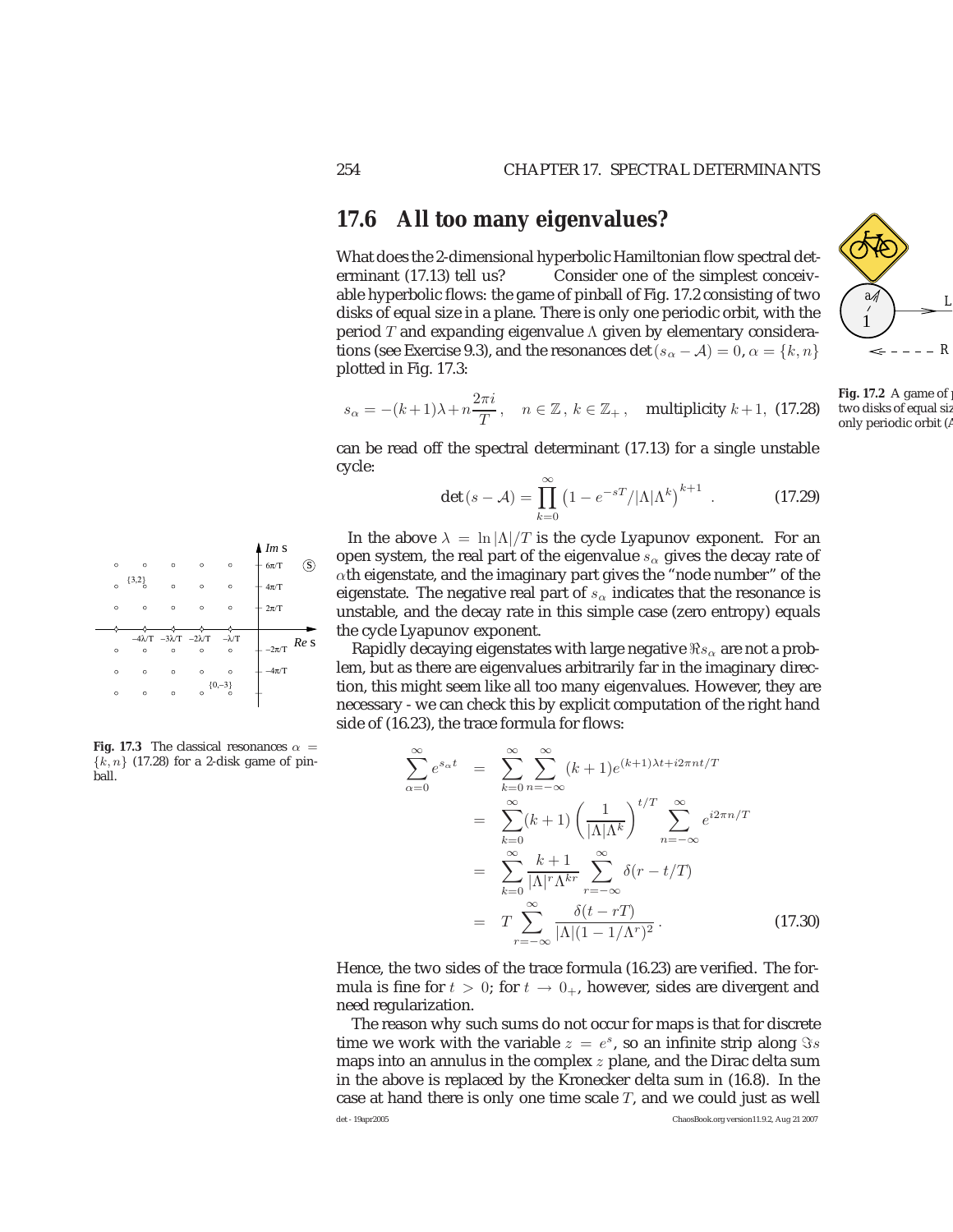Further reading 255

replace s by the variable  $z = e^{-sT}$ . In general, a continuous time flow has an infinity of irrationally related cycle periods, and the resonance arrays are more irregular, *cf.* Fig. 18.1.

### **Summary**

The eigenvalues of evolution operators are given by the zeros of corresponding determinants, and one way to evaluate determinants is to expand them in terms of traces, using the matrix identity  $\log \det = \text{tr} \log$ . Traces of evolution operators can be evaluated as integrals over Dirac delta functions, and in this way the spectra of evolution operators are related to periodic orbits. The spectral problem is now recast into a problem of determining zeros of either the *spectral determinant*

$$
\det(s - A) = \exp\left(-\sum_{p} \sum_{r=1}^{\infty} \frac{1}{r} \frac{e^{(\beta \cdot A_p - sT_p)r}}{|\det(1 - M_p^r)|}\right),
$$

or the leading zeros of the *dynamical zeta function*

$$
1/\zeta = \prod_p (1 - t_p) , \qquad t_p = \frac{1}{|\Lambda_p|} e^{\beta \cdot A_p - sT_p} .
$$

The spectral determinant is the tool of choice in actual calculations, as it has superior convergence properties (this will be discussed in Chapter **??** and is illustrated, for example, by Table 18.2). In practice both spectral determinants and dynamical zeta functions are preferable to trace formulas because they yield the eigenvalues more readily; the main difference is that while a trace diverges at an eigenvalue and requires extrapolation methods, determinants vanish at s corresponding to an eigenvalue  $s_{\alpha}$ , and are analytic in s in an open neighborhood of  $s_{\alpha}$ .

The critical step in the derivation of the periodic orbit formulas for spectral determinants and dynamical zeta functions is the hyperbolicity assumption (16.5) that no cycle stability eigenvalue is marginal,  $|\Lambda_{p,i}|\neq 1.$  By dropping the prefactors in (1.4), we have given up on any possibility of recovering the precise distribution of the initial  $x$  (return to the past is rendered moot by the chaotic mixing and the exponential growth of errors), but in exchange we gain an effective description of the asymptotic behavior of the system. The pleasant surprise (to be demonstrated in Chapter 18) is that the infinite time behavior of an unstable system turns out to be as easy to determine as its short time behavior.

## **Further reading**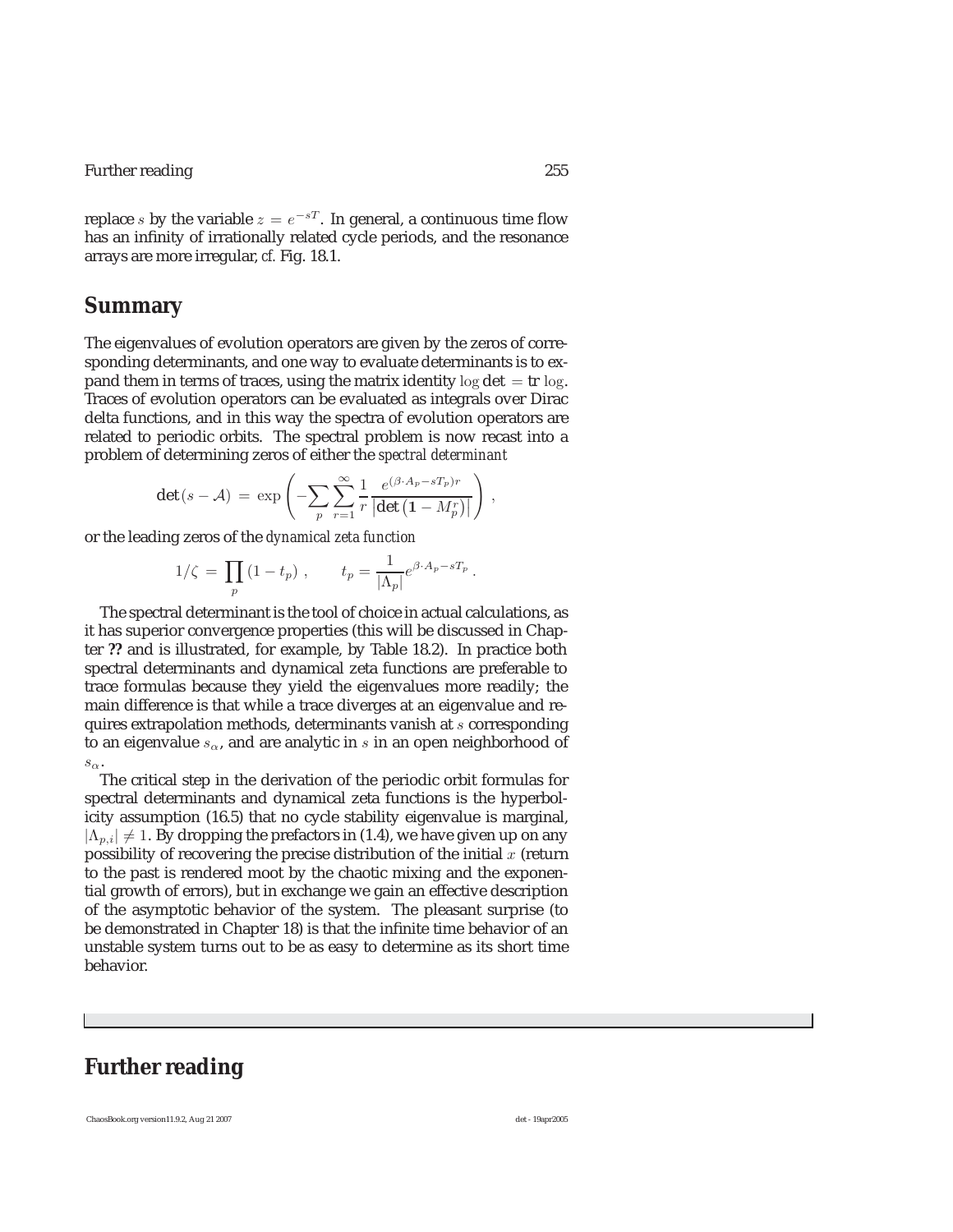Piecewise monotone maps. A partial list of cases for which the transfer operator is well defined: the expanding Hölder case, weighted subshifts of finite type, expanding differentiable case, see Bowen [23]: expanding holomorphic case, see Ruelle [**?**]; piecewise monotone maps of the interval, see Hofbauer and Keller [15] and Baladi and Keller [18].

**Smale's wild idea.** Smale's wild idea quoted on page 246 was technically wrong because 1) the Selberg zeta function yields the spectrum of a quantum mechanical Laplacian rather than the classical resonances, 2) the spectral determinant weights are different from what Smale conjectured, as the individual cycle weights also depend on the stability of the cycle, 3) the formula is not dimensionally correct, as  $k$  is an integer and  $s$  represents inverse time. Only for spaces of constant negative curvature do all cycles have the same Lyapunov exponent  $\lambda = \ln |\Lambda_p|/T_p$ . In this case, one can normalize time so that  $\lambda = 1$ , and the factors  $e^{-sT_p}/\Lambda_p^k$  in (17.9) simplify to  $e^{-(s+k)T_p}$  as intuited in Smale's quote on page 246 (where  $s^{-(s+k)T_p}$ , as intuited in Smale's quote on page 246 (where  $l(\gamma)$  is the cycle period denoted here by  $T_p$ ). Nevertheless, Smale's intuition was remarkably on the target.

**Is this a generalization of the Fourier analysis?** Fourier analysis is a theory of the space  $\leftrightarrow$  eigenfunction duality for dynamics on a circle. The way in which periodic orbit theory generalizes Fourier analysis to nonlinear flows is discussed in Ref. [4], a very readable introduction to the Selberg Zeta function.

**Zeta functions, antecedents.** For a function to be deserving of the appellation "zeta function", one expects it to have an Euler product representation (17.15), and perhaps also satisfy a functional equation. Various kinds of zeta functions are reviewed in Refs. [8–10]. Historical antecedents of the dynamical zeta function are the fixed-point counting functions introduced by Weil [11], Lefschetz [12] and Artin and Mazur [13], and the determinants of transfer operators of statistical mechanics [25].

In his review article Smale [22] already intuited, by analogy to the Selberg Zeta function, that the spectral determinant is the right generalization for continuous time flows. In dynamical systems theory, dynamical zeta functions arise naturally only for piecewise linear mappings; for smooth flows the natural object for the study of classical and quantal spectra are the spectral determinants. Ruelle derived the relation (17.3) between spectral determinants and dynamical zeta functions, but since he was motivated by the Artin-Mazur zeta function (13.21) and the statistical mechanics analogy, he did not consider the spectral determinant to be a more natural object than the dynamical zeta function. This has been put right in papers on "flat traces" [21, **?**].

The nomenclature has not settled down yet; what we call evolution operators here is elsewhere called transfer operators [27], Perron-Frobenius operators [6] and/or Ruelle-Araki operators.

Here we refer to kernels such as (15.23) as evolution operators. We follow Ruelle in usage of the term "dynamical zeta function", but elsewhere in the literature the function (17.15) is often called the Ruelle zeta function. Ruelle [28] points out that the corresponding transfer operator T was never considered by either Perron or Frobenius; a more appropriate designation would be the Ruelle-Araki operator. Determinants similar to or identical with our spectral determinants are sometimes called Selberg Zetas, Selberg-Smale zetas [8], functional determinants, Fredholm determinants, or even - to maximize confusion - dynamical zeta functions [14]. A Fredholm determinant is a notion that applies only to trace class operators - as we consider here a somewhat wider class of operators, we prefer to refer to their determinants loosely as "spectral determinants".

### **Exercises**

(17.1) **Escape rate for a 1-**d **repeller, numerically.** Consider the quadratic map

$$
f(x) = Ax(1 - x)
$$
 (17.31)

on the unit interval. The trajectory of a point starting in the unit interval either stays in the interval forever or after some iterate leaves the interval and diverges to minus infinity. Estimate numerically the escape rate (**??**), the rate of exponential decay of the measure of points remaining in the unit interval, for either  $A = 9/2$  or  $A = 6$ . Remember to compare your numerical estimate with the solution of the continuation of this exercise, Exercise 18.2.

#### (17.2) **Spectrum of the "golden mean" pruned map.**

exerDet - 4oct2003 ChaosBook.org version11.9.2, Aug 21 2007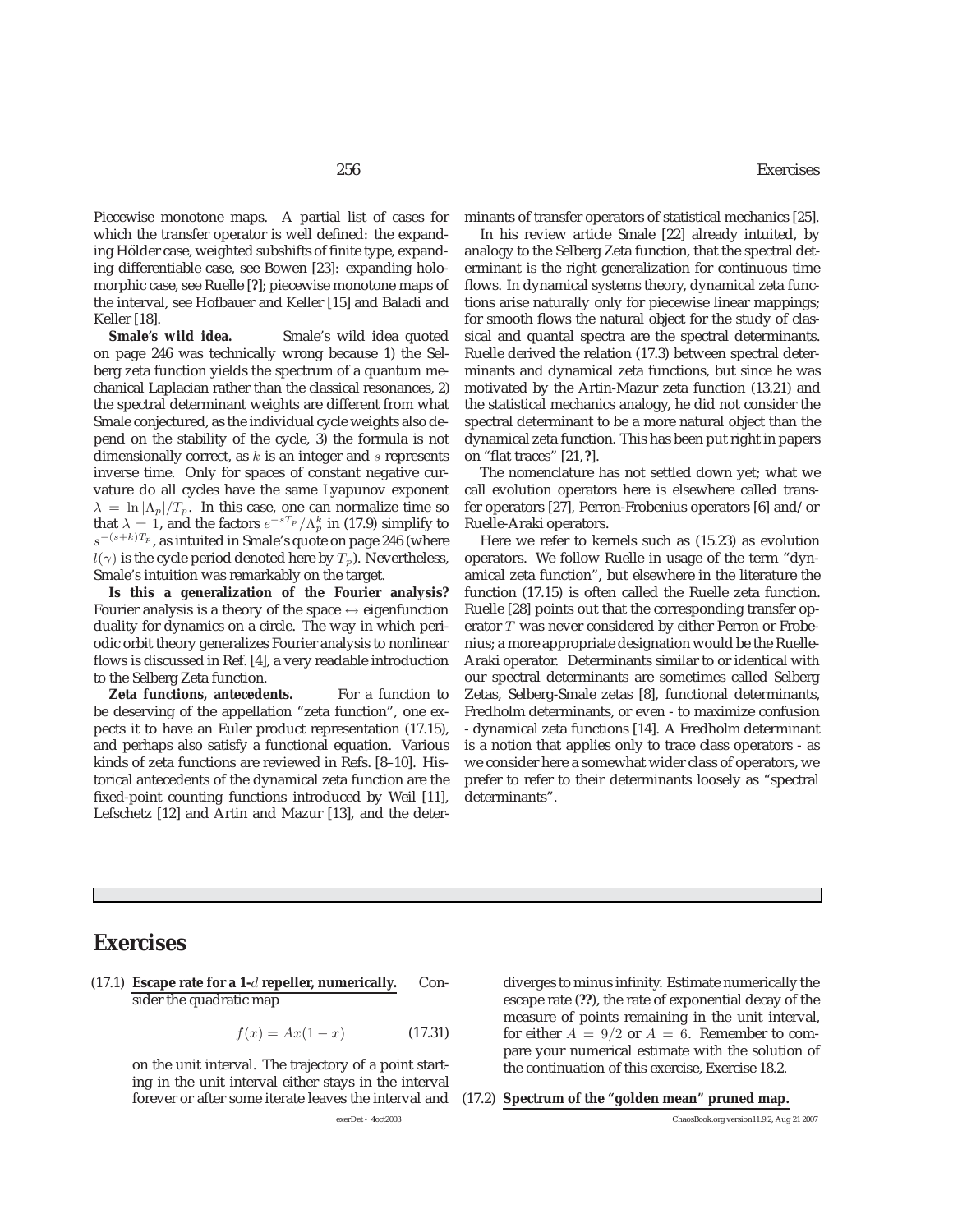Exercises 257

(medium - Exercise 13.6 continued)

- (a) Determine an expression for  $tr \mathcal{L}^n$ , the trace of powers of the Perron-Frobenius operator (14.10) for the tent map of Exercise 13.6.
- (b) Show that the spectral determinant for the Perron-Frobenius operator is

$$
\det (1 - z\mathcal{L}) = \prod_{k \text{ even}} \left( 1 - \frac{z}{\Lambda^{k+1}} - \frac{z^2}{\Lambda^{2k+2}} \right)
$$

$$
\prod_{k \text{ odd}} \left( 1 + \frac{z}{\Lambda^{k+1}} + \frac{z^2}{\Lambda^{2k+2}} \mathfrak{Z}^2 \right)
$$

#### (17.3) **Dynamical zeta functions.** (easy)

(a) Evaluate in closed form the dynamical zeta function

$$
1/\zeta(z) = \prod_{p} \left( 1 - \frac{z^{n_p}}{|\Lambda_p|} \right) ,
$$

for the piecewise-linear map (15.17) with the left branch slope  $\Lambda_0$ , the right branch slope  $\Lambda_1$ .



- (b) What if there are four different slopes  $s_{00}, s_{01}, s_{10}$ , and  $s_{11}$  instead of just two, with the preimages of the gap adjusted so that junctions of branches  $s_{00}, s_{01}$  and  $s_{11}, s_{10}$  map in the gap in one iteration? What would the dynamical zeta function be?
- (17.4) **Dynamical zeta functions from Markov graphs.** Extend Section 13.3 to evaluation of dynamical zeta functions for piecewise linear maps with finite Markov graphs. This generalizes the results of Exercise 17.3.
- (17.5) **Zeros of infinite products.** Determination of the quantities of interest by periodic orbits involves working with infinite product formulas.
	- (a) Consider the infinite product

$$
F(z) = \prod_{k=0}^{\infty} (1 + f_k(z))
$$

where the functions  $f_k$  are "sufficiently nice." This infinite product can be converted into an



infinite sum by the use of a logarithm. Use the properties of infinite sums to develop a sensible definition of infinite products.

- (b) If  $z^*$  is a root of the function  $F$ , show that the infinite product diverges when evaluated at z<sup>∗</sup>.
- (c) How does one compute a root of a function represented as an infinite product?
- (d) Let  $p$  be all prime cycles of the binary alphabet  $\{0, 1\}$ . Apply your definition of  $F(z)$  to the infinite product

$$
F(z) = \prod_{p} \left( 1 - \frac{z^{n_p}}{\Lambda^{n_p}} \right)
$$

(e) Are the roots of the factors in the above product the zeros of  $F(z)$ ?

(Per Rosenqvist)

#### (17.6) **Dynamical zeta functions as ratios of spectral determinants.** (medium) Show that the zeta function

$$
1/\zeta(z) = \exp\left(-\sum_{p} \sum_{r=1}^{\infty} \frac{1}{r} \frac{z^{n_p}}{|\Lambda_p|^r}\right)
$$

can be written as the ratio  $1/\zeta(z)$ det  $(1 - z\mathcal{L}_{(0)})/det(1 - z\mathcal{L}_{(1)})$ , where det  $(1 - z\mathcal{L}_{(s)})$  =  $_p \prod_{k=0}^{\infty} (1$  $z^{n_p}/|\Lambda_p|\Lambda_p^{k+s}$ .

(17.7) **Contour integral for survival probability.** Perform explicitly the contour integral appearing in (17.19).

(17.8) **Dynamical zeta function for maps.** In this problem we will compare the dynamical zeta function and the spectral determinant. Compute the exact dynamical zeta function for the skew Ulam tent map (14.45)

$$
1/\zeta(z) = \prod_{p \in P} \left( 1 - \frac{z^{n_p}}{|\Lambda_p|} \right) .
$$

What are its roots? Do they agree with those computed in Exercise 14.7?

(17.9) **Dynamical zeta functions for Hamiltonian maps.** Starting from

$$
1/\zeta(s) = \exp\left(-\sum_{p} \sum_{r=1}^{\infty} \frac{1}{r} t_p^r\right)
$$

for a 2-dimensional Hamiltonian map. Using the equality

$$
1 = \frac{1}{(1 - 1/\Lambda)^2} (1 - 2/\Lambda + 1/\Lambda^2),
$$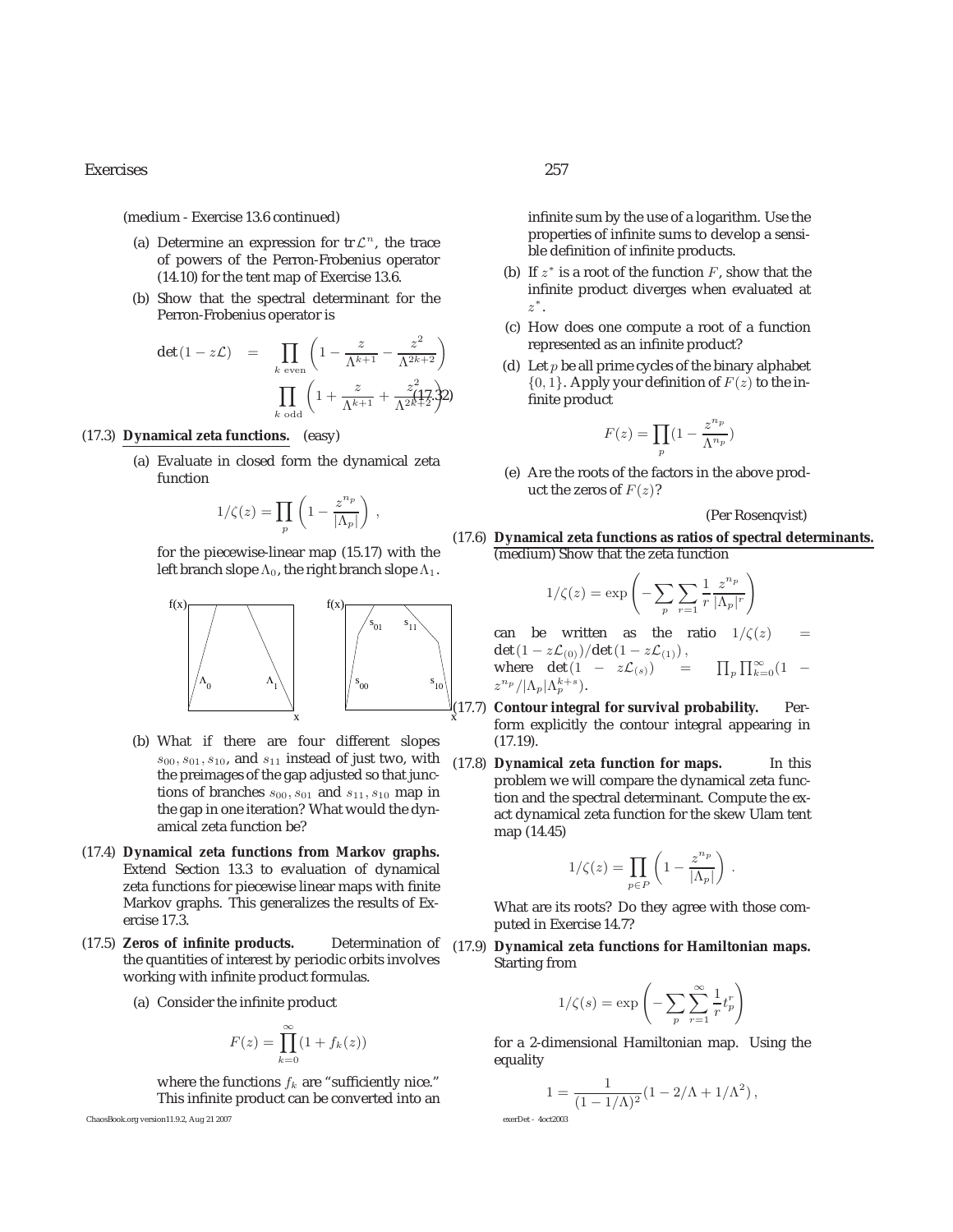show that

$$
1/\zeta = \det(1-\mathcal{L}) \det(1-\mathcal{L}_{(2)})/\det(1-\mathcal{L}_{(1)})^2.
$$

In this expression det (1 –  $z\mathcal{L}_{(k)}$ ) is the expansion (17.11) one gets by replacing  $t_p \rightarrow t_p/\Lambda_p^k$  in the spectral<br>determinant determinant.

(17.10) **Riemann** ζ **function.** The Riemann ζ function is defined as the sum

$$
\zeta(s) = \sum_{n=1}^{\infty} \frac{1}{n^s}, \qquad s \in \mathbb{C}.
$$

(a) Use factorization into primes to derive the Euler product representation

$$
\zeta(s) = \prod_p \frac{1}{1 - p^{-s}}.
$$

The dynamical zeta function Exercise 17.15 is called a "zeta" function because it shares the form of the Euler product representation with the Riemann zeta function.

(b) (Not trivial:) For which complex values of  $s$  is the Riemann zeta sum convergent?

- (c) Are the zeros of the terms in the product,  $s =$  $-\ln p$ , also the zeros of the Riemann  $\zeta$  function? If not, why not?
- **Finite truncations.** (easy) Suppose we have a onedimensional system with complete binary dynamics, where the stability of each orbit is given by a simple multiplicative rule:

 $\Lambda_p = \Lambda_0^{n_p,0} \Lambda_1^{n_{p,1}}$ ,  $n_{p,0} = \text{\#}0 \text{ in } p$ ,  $n_{p,1} = \text{\#}1 \text{ in } p$ ,

so that, for example,  $\Lambda_{00101} = \Lambda_0^3 \Lambda_1^2$ .

- (a) Compute the dynamical zeta function for this system; perhaps by creating a transfer matrix analogous to (15.19), with the right weights.
- (b) Compute the finite  $p$  truncations of the cycle expansion, i.e. take the product only over the p up to given length with  $n_p \leq N$ , and expand as a series in z

$$
\prod_p \left(1-\frac{z^{n_p}}{|\Lambda_p|}\right)
$$

.

Do they agree? If not, how does the disagreement depend on the truncation length N?

### **References**

- [1] D. Ruelle, *Statistical Mechanics, Thermodynamic Formalism* (Addison-Wesley, Reading MA, 1978)
- [2] D. Ruelle, *Bull. Amer. Math. Soc.* **78**, 988 (1972)
- [3] M. Pollicott, *Invent. Math.* **85**, 147 (1986).
- [4] H.P. McKean, *Comm. Pure and Appl. Math.* **25** , 225 (1972); **27**, 134 (1974).
- [5] W. Parry and M. Pollicott, *Ann. Math.* **118**, 573 (1983).
- [6] Y. Oono and Y. Takahashi, *Progr. Theor. Phys* **63**, 1804 (1980); S.-J. Chang and J. Wright, *Phys. Rev. A* **23**, 1419 (1981); Y. Takahashi and Y. Oono, *Progr. Theor. Phys* **71**, 851 (1984).
- [7] P. Cvitanović, P.E. Rosenqvist, H.H. Rugh, and G. Vattay, *CHAOS* **3**, 619 (1993).
- [8] A. Voros, in: *Zeta Functions in Geometry* (Proceedings, Tokyo 1990), eds. N. Kurokawa and T. Sunada, Advanced Studies in Pure Mathematics **21**, Math. Soc. Japan, Kinokuniya, Tokyo (1992), p.327- 358.
- [9] Kiyosi Itô, ed., *Encyclopedic Dictionary of Mathematics*, (MIT Press, Cambridge, 1987).
- [10] N.E. Hurt, "Zeta functions and periodic orbit theory: A review", *Results in Mathematics* 23, 55 (Birkhäuser, Basel 1993).
- [11] A. Weil, *"Numbers of solutions of equations in finite fields"*, *Bull. Am.* refsDet - 25sep2001 ChaosBook.org version11.9.2, Aug 21 2007